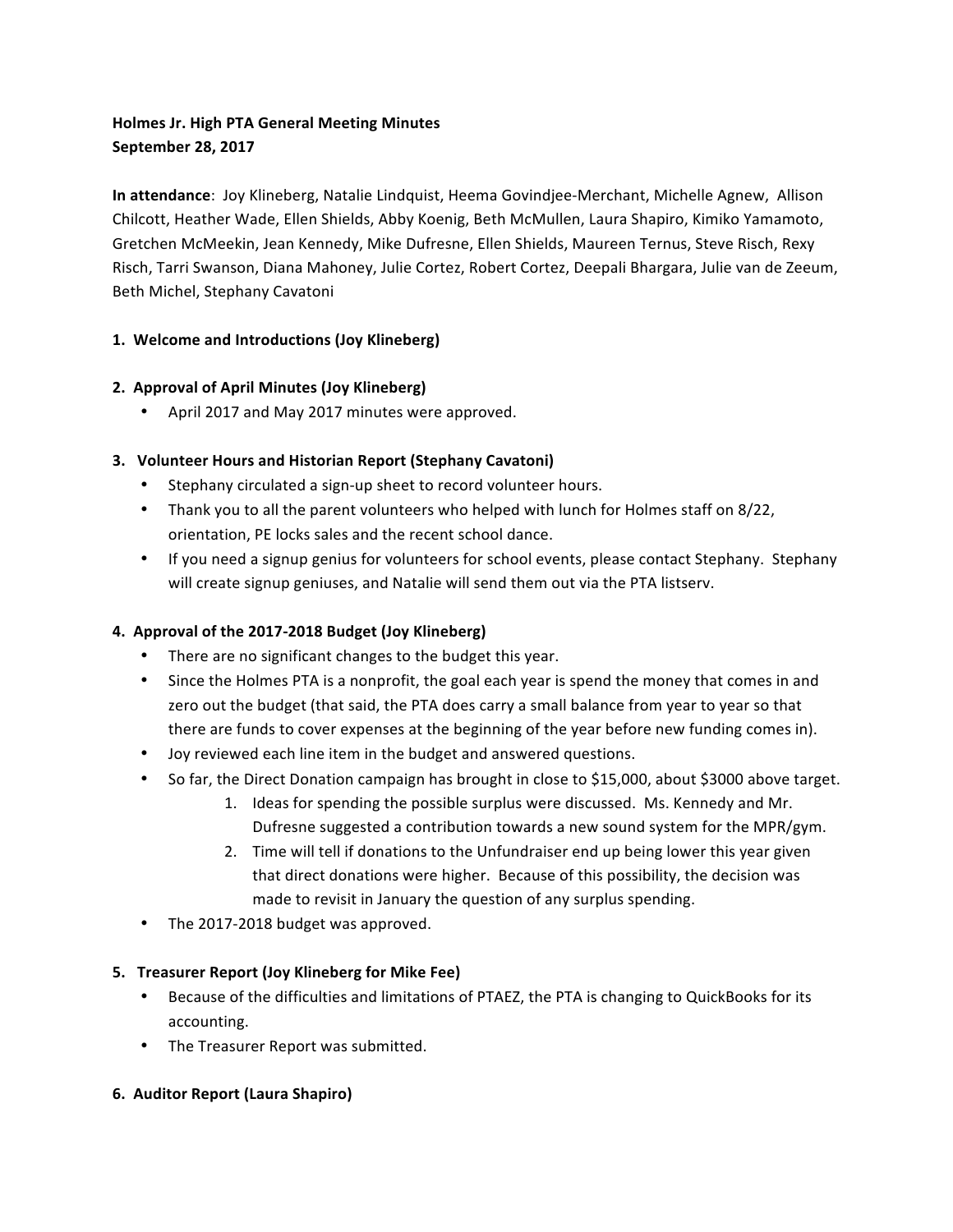- Laura submitted the Auditor Report for January 1, 2017 June 30, 2017. She submitted an Attachment to explain a few minor discrepancies in the report.
- The Auditor Report with Attachment was approved.

## **7. Membership Report (Diana Mahoney)**

- There are currently 217 members of the PTA this year (16 fewer than last year).
- A total of \$3,260 in membership dues has been collected so far (the goal was \$3,500).
- Close to \$15,000 in Direct Donations have been collected as above.
- 180 directories were requested this year; \$900 was collected for directories.
	- 1. Joy voiced the opinion that Holmes should not do directories again since it is incredibly labor intensive to collect and reconcile all the data for a directory.
	- 2. Students and parents can contact any other student through School Loop, making a directory redundant.

# **8. Unfundraiser Report (Heema Govindjee-Merchant)**

- The Unfundraiser funds grade level field trips each year.
- A school wide mailing about the Unfundraiser will be going out this fall.
- Thanks to the leadership of Ms. McMeekin and Ms. Yamamoto, there WILL be a 9<sup>th</sup> grade hike this year.
- The  $7<sup>th</sup>$  and  $8<sup>th</sup>$  grade field trips have not been determined yet. More info to come.

### **9. Math Department Presentation (Gretchen McMeekin)**

- The Math Department is continuing to work hard to foster a growth mindset in its students, classrooms and teachers.
- Key components of a growth mindset include:
	- 1. Everyone can be successful at math.
	- 2. Speed is not important.
	- 3. Number sense is more important than mastery of math facts.
	- 4. Mistakes and struggle are great teachers and help the brain grow.
	- 5. Deep learning creates lasting connections in the brain.
- Research has shown that students who receive growth mindset instruction can raise their grades in math.
- Last year, the Math Department did a book study on Carol Dweck's *Mindset*, showed growth mindset videos to their classes, focused on using growth mindset language in their classrooms, and began discussion about how to adjust grading to more fully support a growth mindset. This shift in instruction is still a work in progress, and teachers are learning as they go.
- This year, the department is promoting a growth mindset mantra each month. Some mantras include:
	- 1. The brain is like a muscle.
	- 2. Everyone is a valued member of this community.
	- 3. We love a challenge.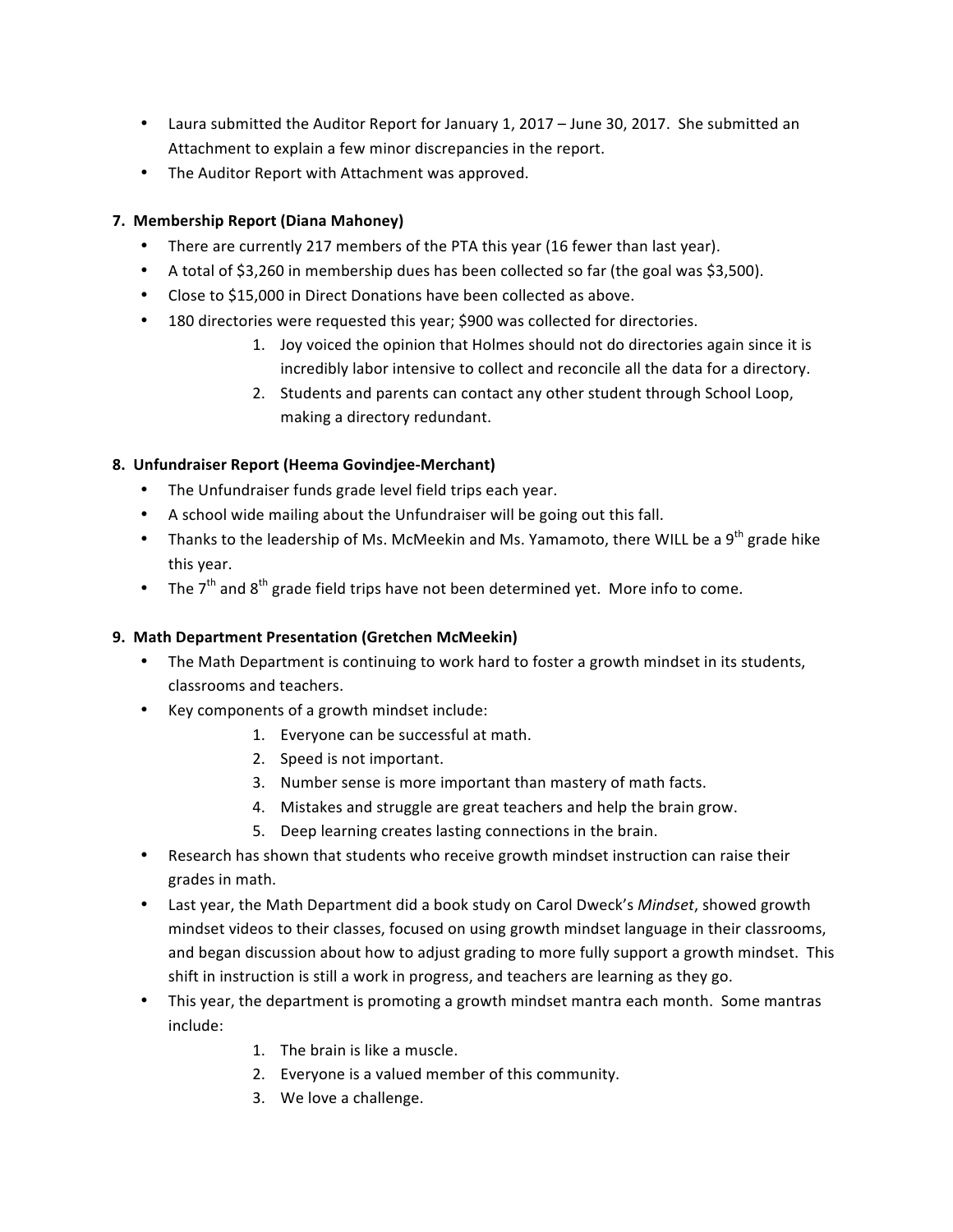- 4. Feedback is a gift; accept it.
- 5. A goal without a plan is just a dream.
- 6. Mistakes are opportunities for learning.
- 7. The Power of Yet.

#### **10. Teacher Report (Heather Wade)**

- Thank you from the teachers for the luncheon at the beginning of the year.
- Thank you to parents for their presence and support at Back to School Night.
- Ms. Wade highlighted the Davis Teachers Association's recent efforts to advocate for competitive salaries and benefits in order to attract and retain high quality teachers in the district. She encouraged parents to consider attending the upcoming School Board meeting on October 5 to show support for teachers' concerns.

#### **11. ASB Student Leadership Report (Jean Kennedy/Mike Dufresne for Donald Nush)**

- ASB officers and Leadership will be participating in an all-day training in Woodland on October 4.
- ASB and Leadership are organizing a rally on October 10 to kick off the year and to promote the fall popcorn fundraiser. Money raised from the popcorn fundraiser will fund school climate events such as rallies.
- $\bullet$  The recent dance was a success.
- $7<sup>th</sup>$  grade orientation went well. Thank you to Ms. Diaz who is in charge of the WEB program and to Ms. Yamamoto and Mr. Bryant who helped with  $7<sup>th</sup>$  grade orientation.

#### 12. Counselor Report (Ellen Shields)

- Michael Ann, the new Counselor's Secretary, is wonderful!
- Schedule pick-up at the start of the year went well. Thank you to the PTA volunteers who helped with registration and the staff luncheon.
- For the second year, Holmes held an orientation for new  $8^{th}$  and  $9^{th}$  graders. New  $9^{th}$  graders also had a pizza lunch with Ms. Montanari; an activity for new  $8<sup>th</sup>$  graders will be coming up soon as well. (There is a lot of regular contact with the new  $7<sup>th</sup>$  grade class throughout the year.)
- Grade level counselors are as follows:
	- 1.  $7<sup>th</sup>$  grade: Ellen Shields
	- 2.  $8^{th}$  grade, A P: Laura Losk; Q T: Ellen Shields; U Z: Marci Montanari
	- 3. 9<sup>th</sup> grade: Marci Montanari
- The counseling department will be implementing Second Step, a social-emotional/problemsolving curriculum, with the  $7<sup>th</sup>$  grade class again this year. Ellen will be going into all  $7<sup>th</sup>$  grade Social Studies classes every other week.
- Counselors will continue the Second Step curriculum with the current  $8<sup>th</sup>$  grade class. Ms. DeBow, Speech Therapy, will be helping Ms. Montanari and Ms. Losk with 8<sup>th</sup> grade Second Step.
- Progress Reports will be mailed tomorrow.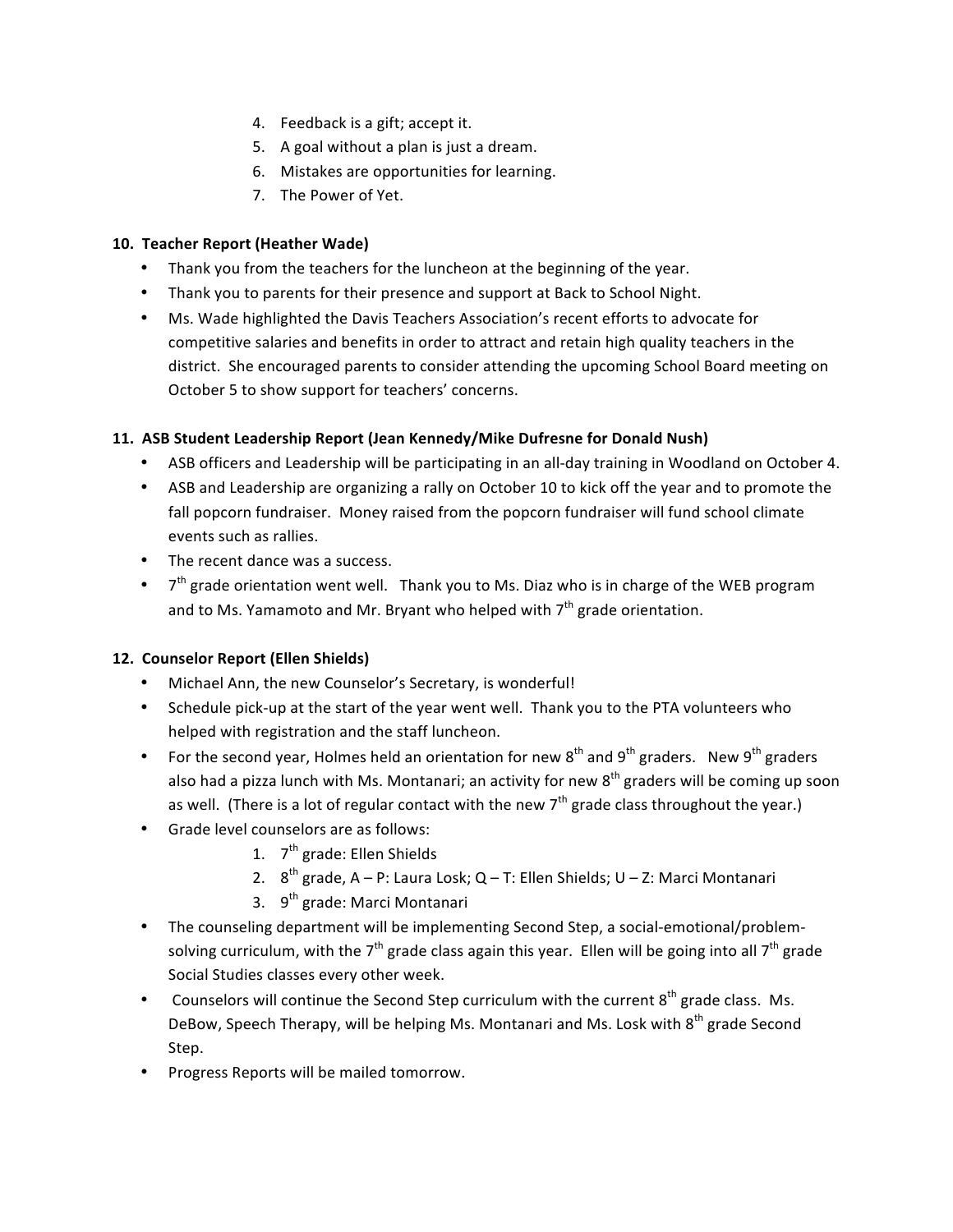- Ms. McMeekin, Ms. Wade and Ms. Yamamoto led Jump Start this past August. Jump Start, which was not held last year, is a six day, two hours a day summer program to help incoming  $7<sup>th</sup>$ graders prepare for CCII math. This year, Jump Start focused in particular on helping students develop a growth mindset.
- Ellen brought up the question of showing the film, Screenagers, to Holmes students this year. Parents who had seen Screenagers last spring at the Emerson PTA event shared their feedback briefly, most of which was positive. Ellen will be in touch with parents further to solicit more detailed feedback.
- Ellen recently applied to participate in an outreach to Houston schools called Adopt a Classroom, which provides school supplies to schools devastated by Hurricane Harvey. She is thrilled to report that Leadership will be taking on this project!

# **13. Administrative Report (Jean Kennedy and Mike Dufresne)**

- Makeup picture day is on October 2.
- October 5 is Articulation Day. All junior high students are dismissed at 12:30 on October 5.
- On October 18, all  $9^{th}$  graders will be taking the PSAT.
- All grade levels at all DJUSD schools will be participating in Youth Truth, a climate study, the last two weeks of October.
- The ASB popcorn fundraiser will run from October 10 to October 24.
- Thank you to the PTA for helping create a welcoming environment at registration and with the staff luncheon. New Holmes staff particularly appreciated the warm welcome from the PTA.
- A new campus cell phone policy that cell phones must not be visible at school is in place. So far, the policy has been effective.
	- 1. Parents are contacted if a student is caught with his/her phone out a second time after an initial warning.
	- 2. Students who are caught a third time with their phones out must check their phones into the office at the beginning of each day for two weeks. Phones remain in the office till the end of the day.
- Mr. Dufresne would like to schedule two campus clean-up days one in the fall and one in the spring.

# **14. Committee Reports**

Hospitality: Lori Benedict, who is running the Hospitality committee solo this year, is in great need of volunteers to help with hospitality events. Interested volunteers do not need to commit to helping with all events but can sign up to help at the event(s) that fit their schedules. Please help spread the word!

### **15. New Business**

Davis Parent University presents Dr. Michel Borba, bestselling author of UnSelfie, on October 11 from 7- 9 pm at Brunelle. Tickets are free. Dr. Borba has lectured and written extensively about